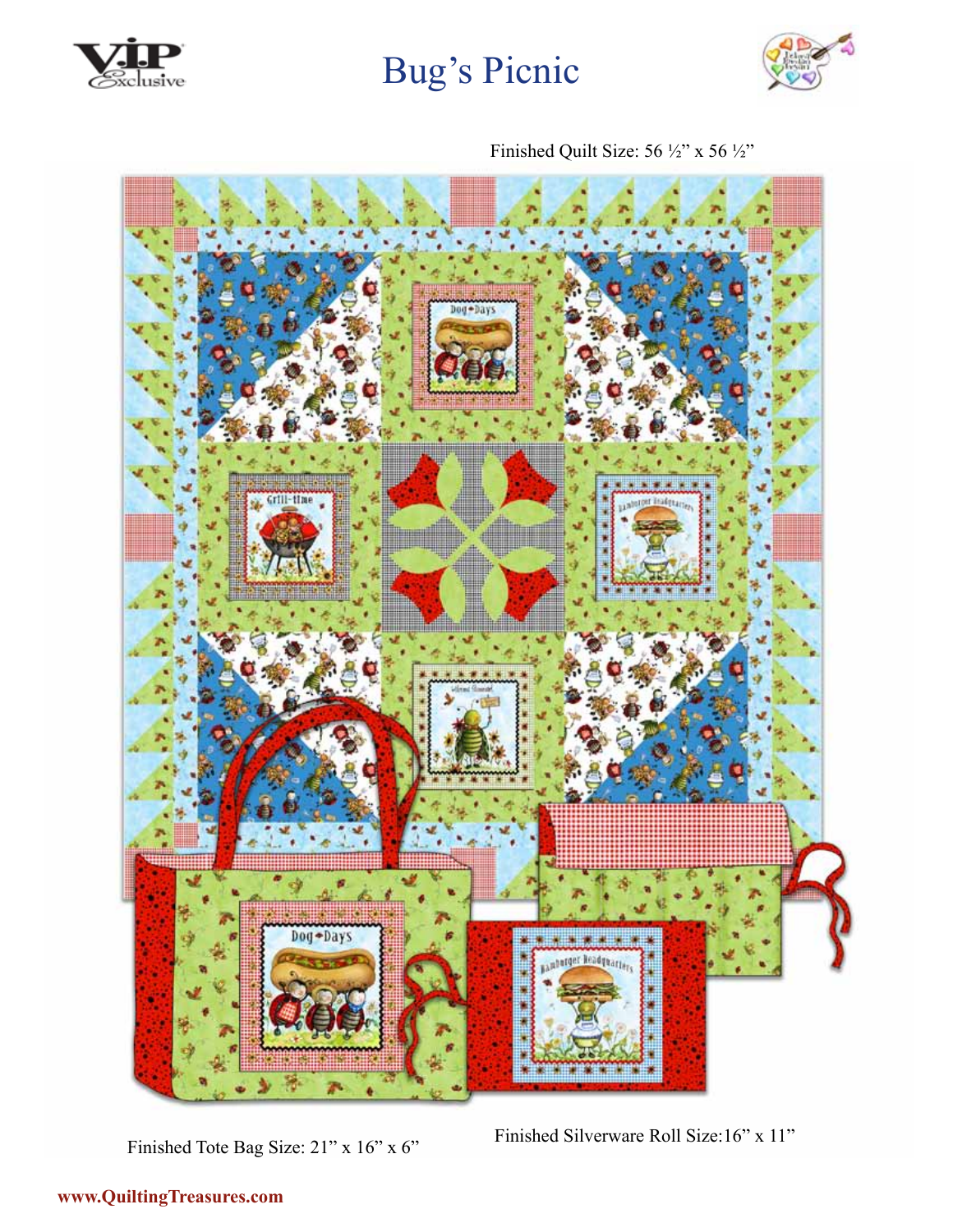





45681 H 45679 S 45684 H 45680 Z 45680 W

#### **Bug's Picnic Quilt**

| <b>FABRIC</b>       |                |
|---------------------|----------------|
| <b>REQUIREMENTS</b> |                |
|                     |                |
| Design              | Yards          |
| 45683 R             | $\frac{3}{8}$  |
| 45684 B             | $\frac{1}{2}$  |
| 45680 W             | $\frac{5}{8}$  |
| 45683 J             | $\frac{1}{2}$  |
| 45682 R             | $\frac{1}{4}$  |
| 45681 B             | $\frac{1}{2}$  |
| 45681 H             | 1              |
| 45679 S             | $\frac{1}{3}$  |
| 45684 H             | $\frac{1}{4}$  |
| 45680 Z             | $\frac{5}{8}$  |
| 45680 W             |                |
| (backing            | $4\frac{1}{4}$ |
| and binding)        |                |

# **Bug's Tableware Roll**

| <b>KIT REQUIREMENTS</b>              |               |
|--------------------------------------|---------------|
|                                      |               |
| Design                               | Yards         |
| 45682 R                              | $\frac{7}{8}$ |
| 45683R                               | $\frac{1}{4}$ |
| 45681 H                              | $\frac{3}{8}$ |
| 45679 S                              |               |
| (1 motif from tote)<br>requirements) | NA            |

# **Bug's Tote Bag**

| <b>KIT REQUIREMENTS</b>             |               |  |
|-------------------------------------|---------------|--|
|                                     |               |  |
| Design                              | Yards         |  |
| 45682 R                             | $\frac{2}{3}$ |  |
| 45681 H                             |               |  |
| 45683R                              |               |  |
| 45679 S                             |               |  |
| (2 motifs, reserve<br>remainder for | $\frac{1}{3}$ |  |
|                                     |               |  |
| (tableware roll)                    |               |  |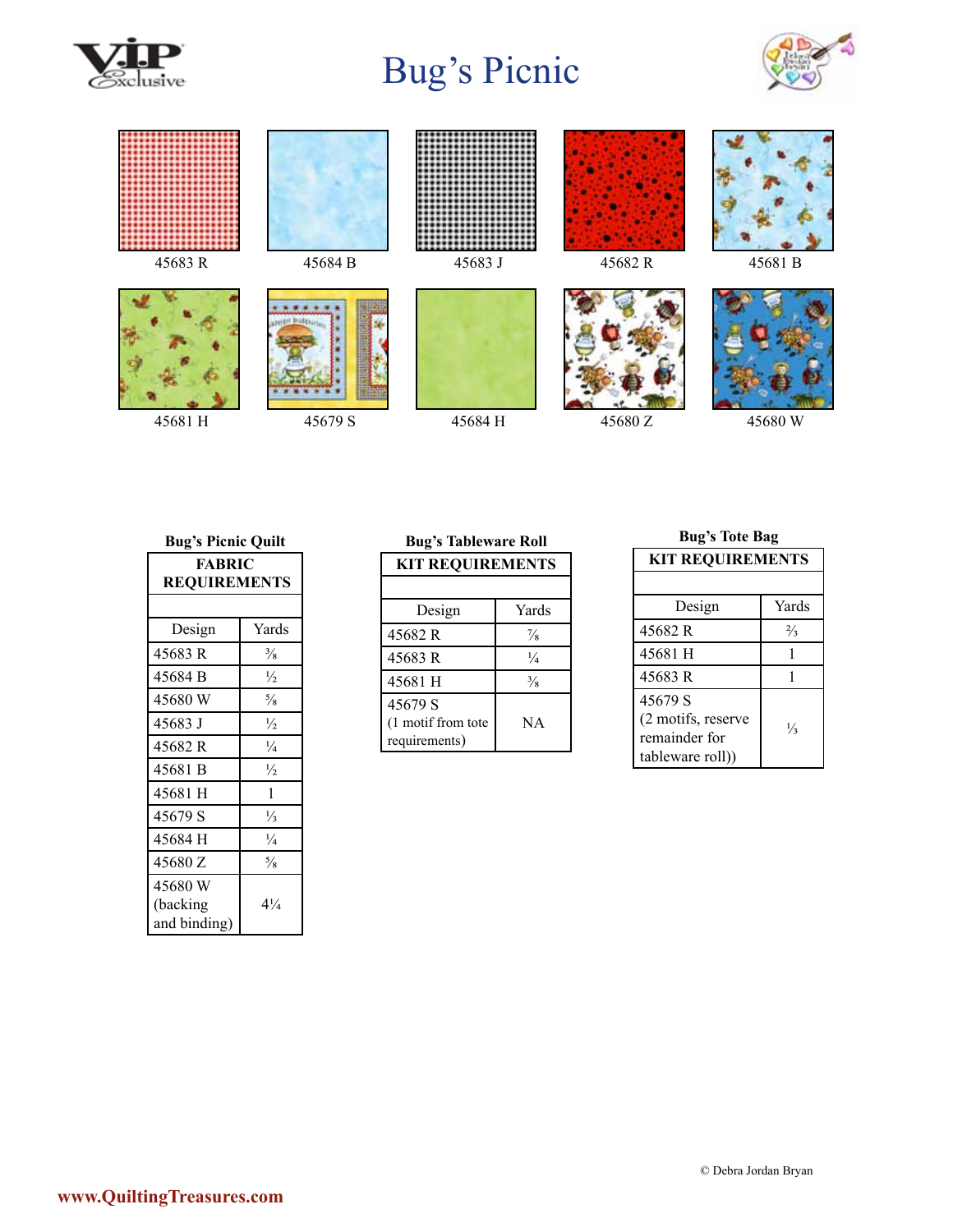



### **Bug's Picnic**

Set designed by Phyllis Dobbs Finished quilt size:  $56 \frac{1}{2}$ " x  $56 \frac{1}{2}$ " Finished tote size:  $21$ " x  $16$ " x  $6$ " Finished silverware roll size: 16" x 11" Skill level: Confident Beginner

**Bug's Picnic Quilt Cutting Directions:** WOF = width of fabric

# **45679-S Bug's Picnic panel**

• Fussy cut (4)  $10\frac{1}{2}$ " x  $10\frac{1}{2}$ " squares with a motif centered in each square.

### **45680-W Blue bug print**

• Cut (1) 15  $\frac{7}{8}$ " x WOF strip; recut into (2) 15  $\frac{7}{8}$ " squares. Cut each square in half diagonally to make 4 triangles.

### **45680-Z White bug print**

• Cut (1) 15  $\frac{7}{8}$ " x WOF strip; recut into (2) 15  $\frac{7}{8}$ " squares. Cut each square in half diagonally to make 4 triangles.

# **45683-R Red/white check**

• Cut (2)  $4\frac{1}{4}$ " x WOF strip; recut into (4)  $4\frac{1}{4}$ " squares and (4)  $4\frac{1}{4}$ " x  $4\frac{1}{2}$ " rectangles and (4)  $2\frac{1}{2}$ " squares.

# **45683 J Black/White check**

• Cut (1) 16" x WOF strip; recut into (1) 16" square

# **45684-B Blue sky texture**

• Cut (3)  $4\frac{5}{8}$ " x WOF strip; recut into (9)  $4\frac{5}{8}$ " squares to total (24)  $4\frac{5}{8}$ " squares. Cut the squares in half diagonally to make 48 triangles.

# **45681-B Blue flying bug print**

• Cut (5)  $2 \frac{1}{2}$ " x 42" strips for inner border.

# **45681-H Green flying bug print**

• Cut (6)  $3$ " x WOF strips; recut into (8)  $3$ " x  $15\frac{1}{2}$ " strips,  $(8)$  3" x  $10\frac{1}{2}$ " strips • Cut (3)  $4\frac{5}{8}$ " x WOF strips; recut into (24)  $4\frac{5}{8}$ "

squares. Cut the squares in half diagonally to make 48 triangles.

### **45682-R Red/black dots**

• Refer to instructions for appliqué.

### **45684-H Green texture**

• Refer to instructions for appliqué.

### **45680-W Blue bugs print (backing and binding)**

- Cut  $(2)$  65" pieces.
- Cut (6)  $2\frac{1}{2}$ " x WOF strips for binding.

# **Appliqué:**

**1.** Prepare 4 red/black dots flower pieces using the patterns given and your favorite method of appliqué. Add  $\frac{1}{8}$ <sup>1</sup>/<sub>4</sub><sup>2</sup> along the curved bottom edges to slip under the leaves.

**2.** Prepare 8 leaves, 2 short stems, and 1 long stem from the green texture, adding  $\frac{1}{8}$ <sup>1</sup>/<sub>4</sub><sup>2</sup> at each end of the stem pieces to slip under the adjacent pieces. **3.** Fold the 16" black check square in half diagonally twice and press lightly to mark the diagonal centerlines.

**4.** Arrange the appliqué pieces on the diagonal creases. Pin or fuse in place.

**5.** Machine- or hand-stitch in place. Press. Trim to  $15\frac{1}{2}$ " x  $15\frac{1}{2}$ " to complete the center square.

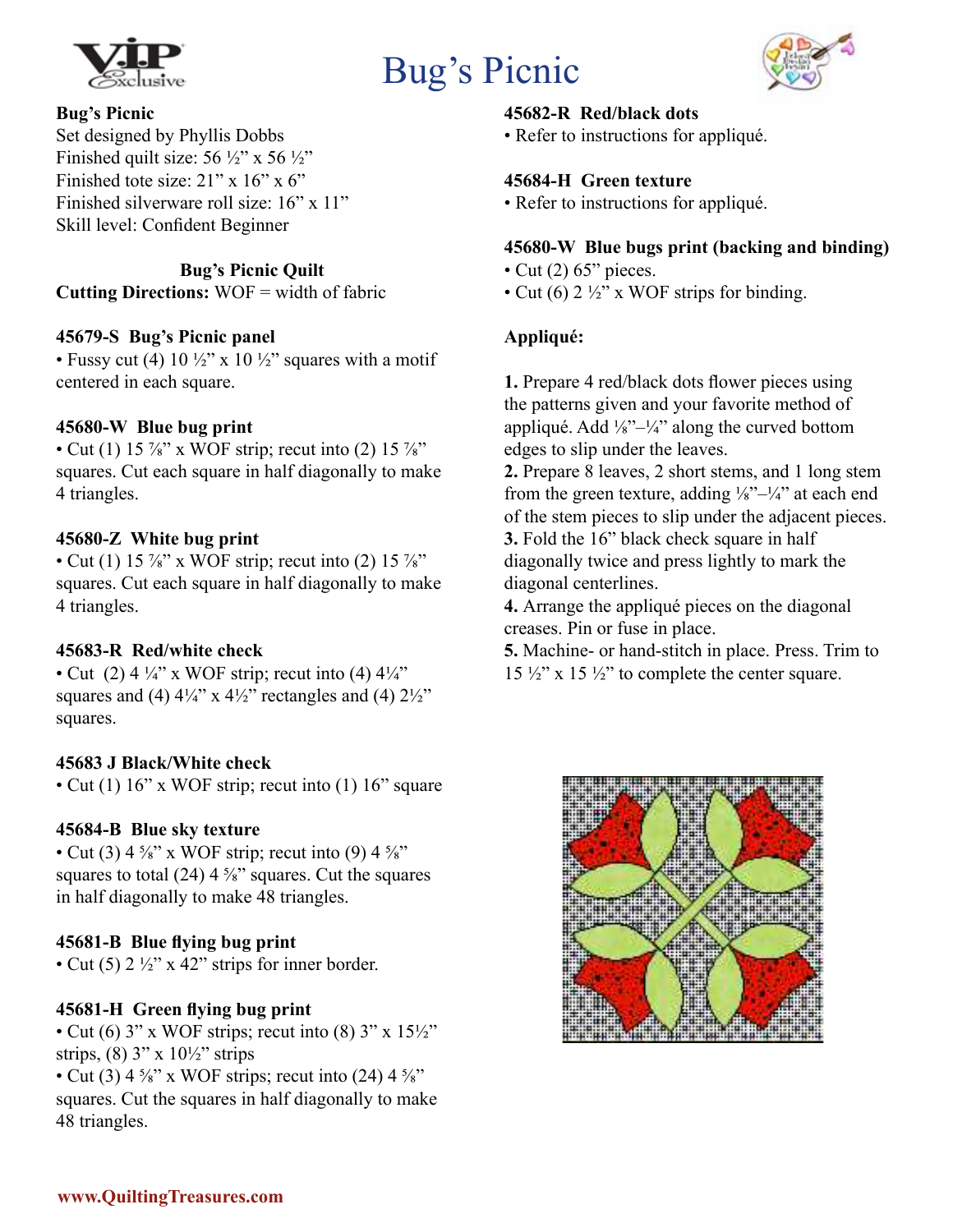



### **Pieced Units:**

**1.** Sew a 3" x 10  $\frac{1}{2}$ " green flying bug strip to the top and bottom of each 10 ½" panel square. Press seams toward the strips. Sew the  $3$ " x 15  $\frac{1}{2}$ " red/white check strip to opposite sides to complete (4)  $15 \frac{1}{2}$ " x  $15 \frac{1}{2}$ " bug units. Press seams toward the strips.



**2.** Stitch a blue bug triangle to a white bug triangle to complete a 15  $\frac{1}{2}$ " x 15  $\frac{1}{2}$ " triangle unit. Press seam toward the blue triangle. Repeat to make 4 triangle units total.



**3.** Sew a green flying bug triangle to a blue sky triangle to make a 4  $\frac{1}{4}$ " x 4  $\frac{1}{4}$ " border triangle unit. Press seam toward the green triangle. Repeat to make 48 border triangle units total.



### **Quilt Assembly:**

**Note:** Refer to the quilt drawing throughout the following steps.

**1.** Sew the appliquéd center square between 2 bug units to make the center row. Press seams toward the bug units.

**2.** Stitch a bug unit between 2 triangle units to make the top row. Press seams toward the bug unit. Repeat to make the bottom row.

**3.** Join the rows to complete the 45  $\frac{1}{2}$  x 45  $\frac{1}{2}$  quilt center. Press seams toward the top and bottom rows. **4.** Sew the  $2\frac{1}{2}$  x 42" blue flying bug print strips short ends together to make a long strip. Cut into (4) 45  $\frac{1}{2}$ " strips. Sew a strip to opposite sides of the quilt center. Press seams toward the strips. Sew a 2 ½" red/white check square to each end of the remaining strips. Press seams toward the strips. Sew the strips to the top and bottom of the quilt center. Press seams toward the strips.

**5.** Join 6 border triangle units to make a strip. Press seams toward the green sides. Repeat to make a reversed strip. Join the strips with a 4  $\frac{1}{2}$  x 4  $\frac{1}{4}$ red/white check rectangle to make a border strip. Press seams toward the rectangle. Repeat to make 4 border strips total.



**6.** Sew a pieced border strip to opposite sides of the quilt center. Press seams toward the quilt center. Sew a 4 1/4" red/white check square to each end of the 2 remaining pieced border strips. Press seams toward the squares. Sew the strips to the top and bottom of the quilt center to complete the quilt top. Press seams toward the quilt center.

**7.** Remove the selvage edges from the backing pieces. Join the pieces on the long edges with a  $\frac{1}{2}$ " seam allowance. Press seam open. Trim the top and bottom edges to make a 65" x 65" backing piece. **8.** Layer, quilt and bind, using your favorite methods and the red/black dots binding strips, to complete the quilt.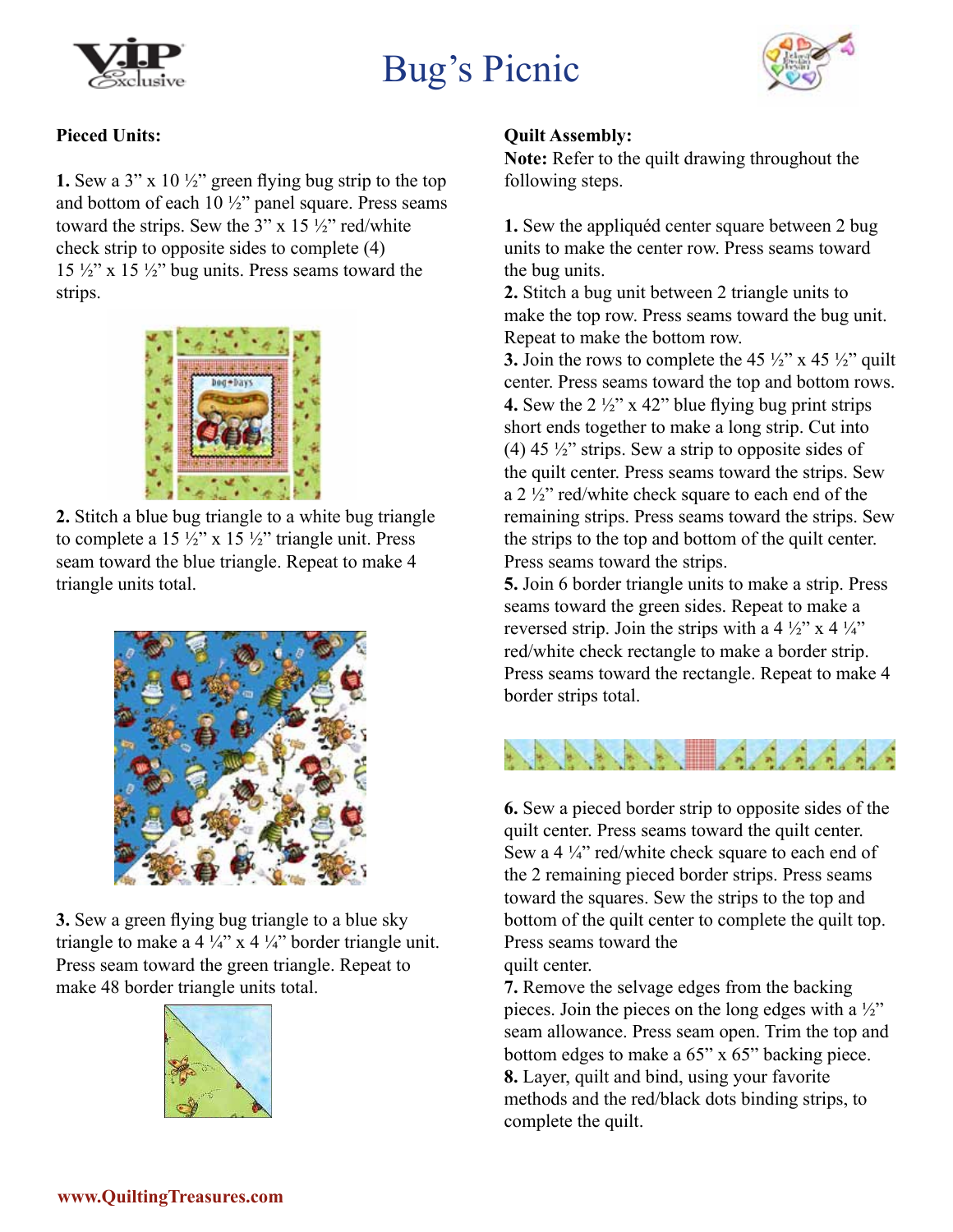



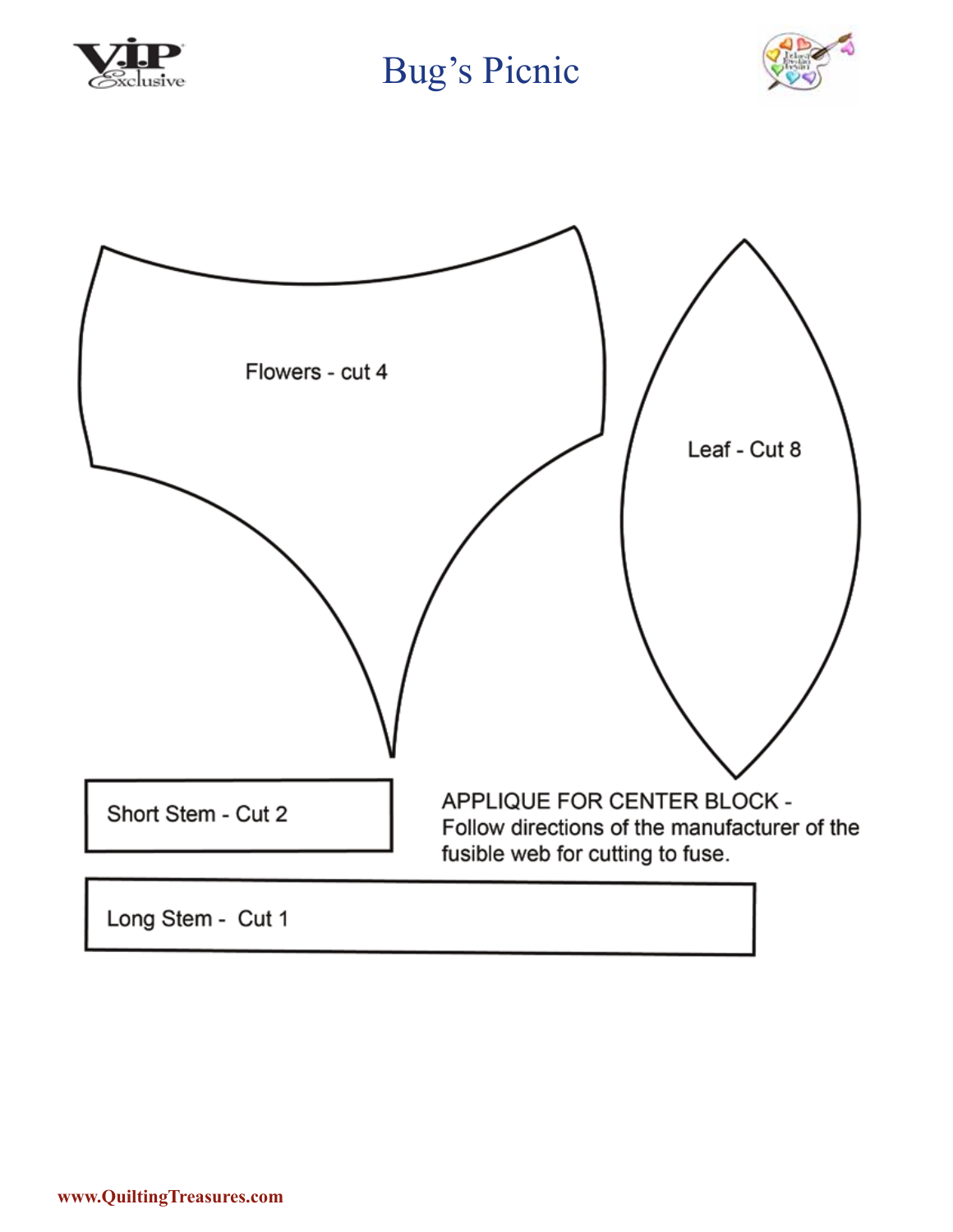



### **Bug's Picnic Tote**

### **Cutting Directions:**

### **45679-S Bug's Picnic panel**

• Cut (2)  $10\frac{1}{2}$ " x  $10\frac{1}{2}$ " squares with the motif centered in the squares.

### **45681-H Green flying bug print**

• Cut (1) 21  $\frac{1}{2}$ " x WOF strip; recut into (2) 16  $\frac{1}{2}$ " x  $21 \frac{1}{2}$ " rectangles.

• Cut (1)  $10\frac{1}{2}$ " x WOF strip; recut into (2)  $10\frac{1}{2}$ " squares for pocket lining.

### **45683-R Red/white check**

• Cut (1) 21  $\frac{1}{2}$ " x WOF strip; recut into (2) 16  $\frac{1}{2}$ " x 21  $\frac{1}{2}$ " rectangles and (1) 6  $\frac{1}{2}$ " x 21  $\frac{1}{2}$ " rectangle for tote lining.

• Cut (1)  $6\frac{1}{2}$ " x WOF strip; recut into (2)  $6\frac{1}{2}$ " x 16  $\frac{1}{2}$ " rectangles for tote lining.

### **45682-R Red/black dots**

• Cut (2)  $6\frac{1}{2}$ " x WOF strips; recut into (2)  $6\frac{1}{2}$ " x 16 1/2" rectangles and (1) 6 1/2" x 21 1/2" rectangle.

• Cut (2)  $3''$  x WOF strips; recut into (2)  $3''$  x  $28''$ strips for handles.

### **Low-loft cotton batting**

• Cut (2) 18" x 23" pieces, (1) 8" x 55" strip, and (2) 1" x 28" strips.

### **Tote Assembly:**

**1.** Sew the 6 ½" x 21 ½" red/black dot rectangle between the 6  $\frac{1}{2}$ " x 16  $\frac{1}{2}$ " red/black dot rectangles on the  $6\frac{1}{2}$  edges to make the gusset strip. Press seams open. Repeat with the red/white check pieces to make the lining gusset strip. Set aside the lining gusset strip.

**2.** Center the red/black dot gusset strip on the 8" x 55" batting strip. Pin to hold. Repeat with the  $16 \frac{1}{2}$ " x 21  $\frac{1}{2}$ " green flying bug rectangles and the 18" x 23" batting pieces. Quilt as desired. Trim the batting even with the fabric edges.

**3.** Place a 10 ½" panel square right sides together with a 10 ½" green flying bug square. Stitch around the edges, leaving a 4" opening on the bottom edge. Clip the corners. Turn right side out. Fold the opening seam allowance to the inside. Press to complete 1 pocket. Repeat with the second panel square.

**4.** Center a pocket on 1 green quilted rectangle. Pin to hold. Stitch close to the edges of the sides and bottom of the pocket. Repeat with the second pocket on the remaining green quilted rectangle to



complete the tote front and back pieces.

**5.** Pin the quilted gusset strip right sides together along the side and bottom edges of the tote front piece, matching the ends of the gusset strip to the top edge of the tote front and seams in the gusset strip to the bottom corners of the tote front. Stitch in place. Repeat to stitch the remaining edge of the gusset strip to the tote back piece.

**6.** Repeat step 5 with the red/white check lining pieces and gusset strip, leaving 6" open in the center of the bottom seam on 1 edge of the gusset strip. **7.** Press  $\frac{1}{4}$ " under on 1 long edge of each 3" x 28" red/black dot handle strip. Center a 1" x 28 batting strip on the wrong side of each handle strip. Fold the long raw edge of the handle strips over the batting. Fold the folded edge of the handle strips over the batting. Press. Topstitch along the folded edge and ¼" from the outer edges of each strip.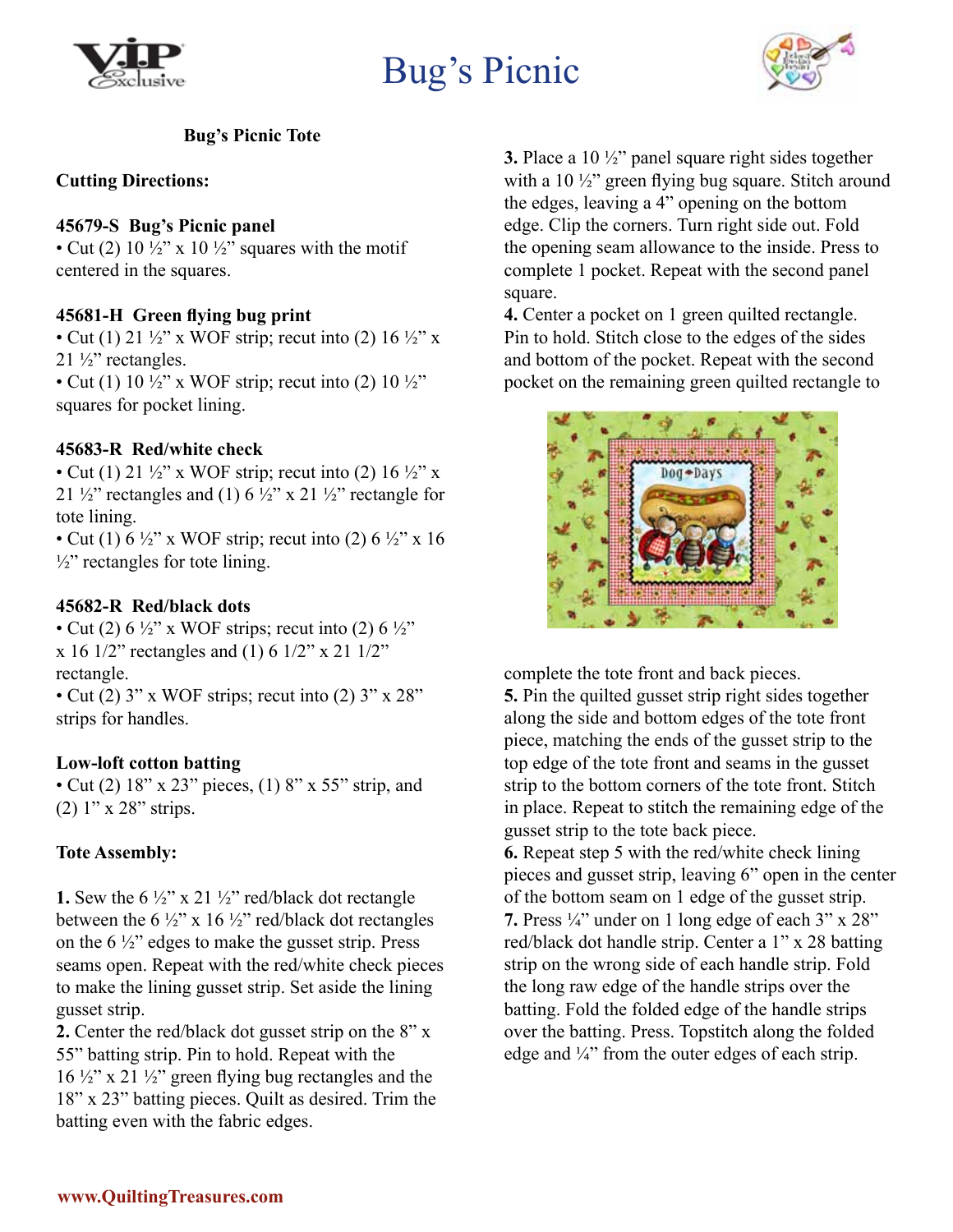



**8.** Pin the handle strips to the tote front and back pieces with the inside edges of the handle strips aligned with the edges of the pockets. Machine baste in place.



**9.** Turn the lining inside out. Place the outer tote into the lining with right sides together and the handles between the layers. Align the top edges. Pin to hold. Stitch around the top edge.



**10.** Pull the outer tote through the opening in the bottom seam of the lining. Stitch the opening in the lining closed. Smooth the lining into the tote. **11.** Topstitch ¼" from the top edge all around. Hand-tack the lining bottom corners into the batting side of the outer tote to hold in place.

# **Bug's Picnic Silverware Roll**

### **Cutting Directions:**

#### **45679-S Bug's Picnic panel**

• Cut (1) 10  $\frac{1}{2}$ " x 10  $\frac{1}{2}$ " square with the motif centered in the square.

### **45681-H Green flying bug print**

• Cut (1)  $8\frac{1}{2}$ " x 16  $\frac{1}{2}$ " rectangle.

### **45683-R Red/white check**

• Cut (1)  $5\frac{1}{2}$ " x WOF strip; recut into (2)  $5\frac{1}{2}$ " x 16 $\frac{1}{2}$ " rectangles.

#### **45682-R Red/black dots**

• Cut (1)  $11 \frac{1}{2}$ " x WOF strip; recut into (2)  $11 \frac{1}{2}$ " x  $16 \frac{1}{2}$ " rectangles. • Cut (1)  $10\frac{1}{2}$ " x WOF strip; recut into (1)  $10 \frac{1}{2}$ " square. • Cut (1)  $1\frac{1}{2}$ " x WOF strip for ties.

### **Low-loft cotton batting**

• Cut (1) 13" x 18" piece.

### **Silverware Roll Assembly:**

**1.** Center 1 red/black dots  $11 \frac{1}{2}$ " x  $16 \frac{1}{2}$ " rectangle on the 13" x 18 batting piece. Pin to hold. Quilt as desired. Trim the batting even with the fabric edges. **2.** Place the 10 ½" red/black dots square right sides together with the panel square. Stitch around the edges, leaving a 4" opening on the bottom edge. Clip the corners. Turn right side out. Fold the opening seam allowance to the inside. Press to complete the pocket.

**3.** Center the pocket on the quilted red/black dots rectangle. Pin to hold. Stitch close to the edges of the sides and bottom of the pocket.